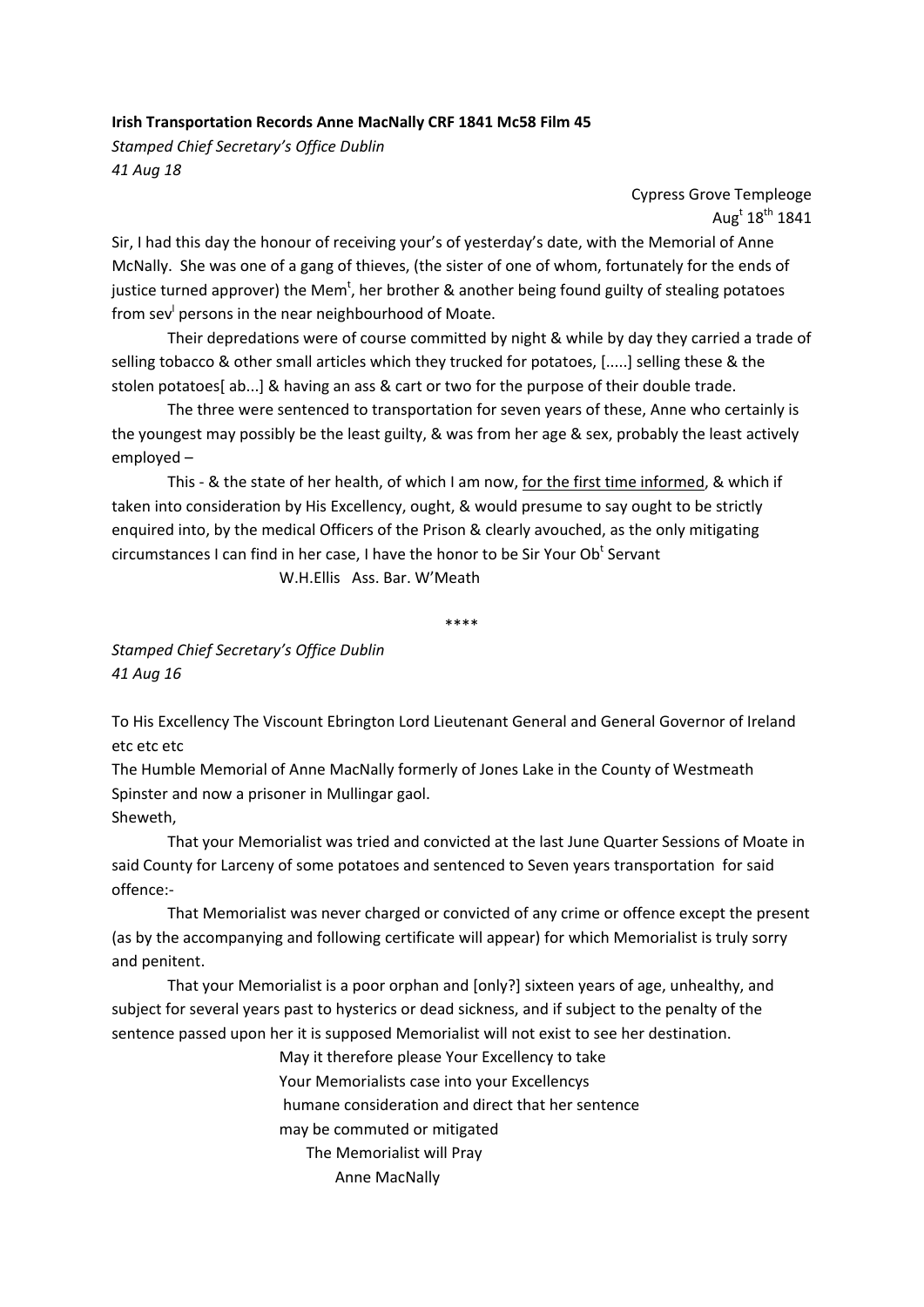We the undersigned clergy, Gentry, and Inhabitants of Moate, which adjoins Jones lakes, Do Certify that we believe are true and hope your Excellency will take the prayer of this Memorial into your Excellencys consideration and commute such sentence.

Dated this day of July 1841

| Moate                      | James Adamson       |
|----------------------------|---------------------|
| Wm M. Carr [L] Apthy Moate | L Adamson           |
| Moate                      | Thos Grind?         |
| ditto                      | J. O'Flynn C.C.     |
| ditto                      | John N. Connor C.C. |
| ditto                      | George G            |
| ditto                      | James Ryan          |
| ditto                      |                     |
|                            |                     |

## \*\*\*\*\*

We the undersigned who were and composed the Jury that tried Anne MacNally as stated in the foregoing Memorial and found her guilty as therein mentioned Do recommend the Matter of this her Memorial to your Excellency's humane and merciful consideration and hope that your Excellency will direct her sentence to be commuted Dated this 26<sup>th</sup> day of July 1841

| Geld? Smith          | foreman         |
|----------------------|-----------------|
| Robert Whyte         | Moate           |
| Jn Parsons           | $\mathbf{u}$    |
| George Dixon         | [Balnagarbry?]  |
| <b>Francis Green</b> | <b>Banogues</b> |
| William Green        | $\mathbf{u}$    |
| Matthew Stone        | <b>Banogues</b> |
| Robert Robinson      | Castletown      |

\*\*\*\*\*

*Stamped Chief Secretary's Office Dublin 41 Aug 28 W. Connor written at side* [....duty} of Westmeath To whit

I Joseph Ferguson M. D. do Solemnly and Sincerely declare that I have examined Anne McNally a Prisoner in the Gaol of Mullingar and find that she is in excellent health‐ and I make the solemn declaration conscientiously believing the same to be true and by virtue of the provision of an Act made and passed in the  $6<sup>th</sup>$  year of the Reign of his late Majesty W<sup>m</sup> the 4<sup>th</sup> entitled an Act to repeal an Act of the present Session of Parliament entitled an Act to repeal for the more effectual abolition of Oaths and affirmations taken and made in various departments of the State and to substitute declaration in law thereof and for the more entire suppression of voluntary and extra Judicial Oaths and affidavits and to make other provisions for the abolition of unnecessary oaths -

Declared and acknowledged before me the 27<sup>th</sup> day of Aug<sup>t</sup> 1841 Joseph Ferguson M.D. **WALL CONTENT WAS SERVEY** Surgeon to the Prison of Mullingar **Surgeon 1.P.**